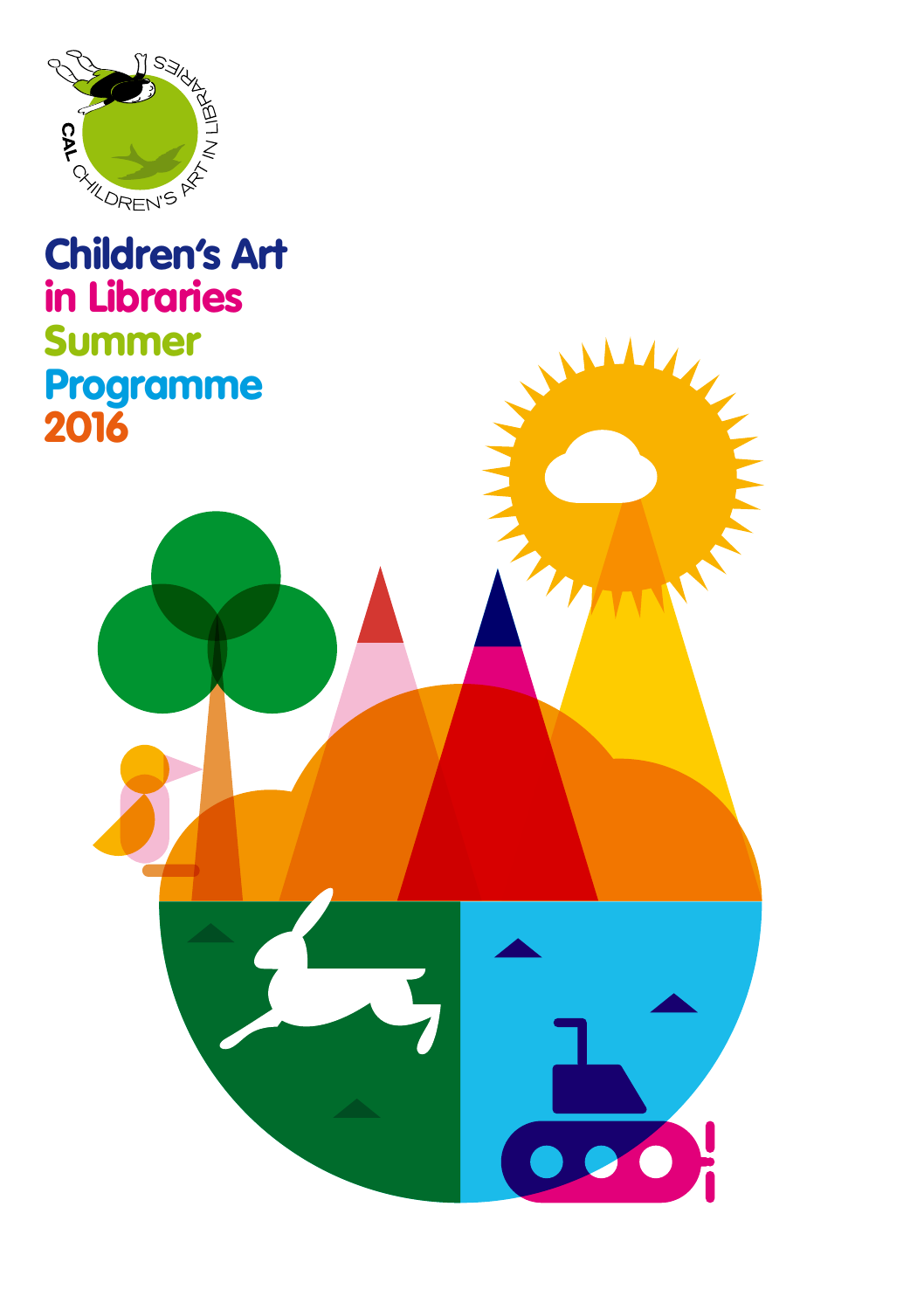

# THE FAR FIELD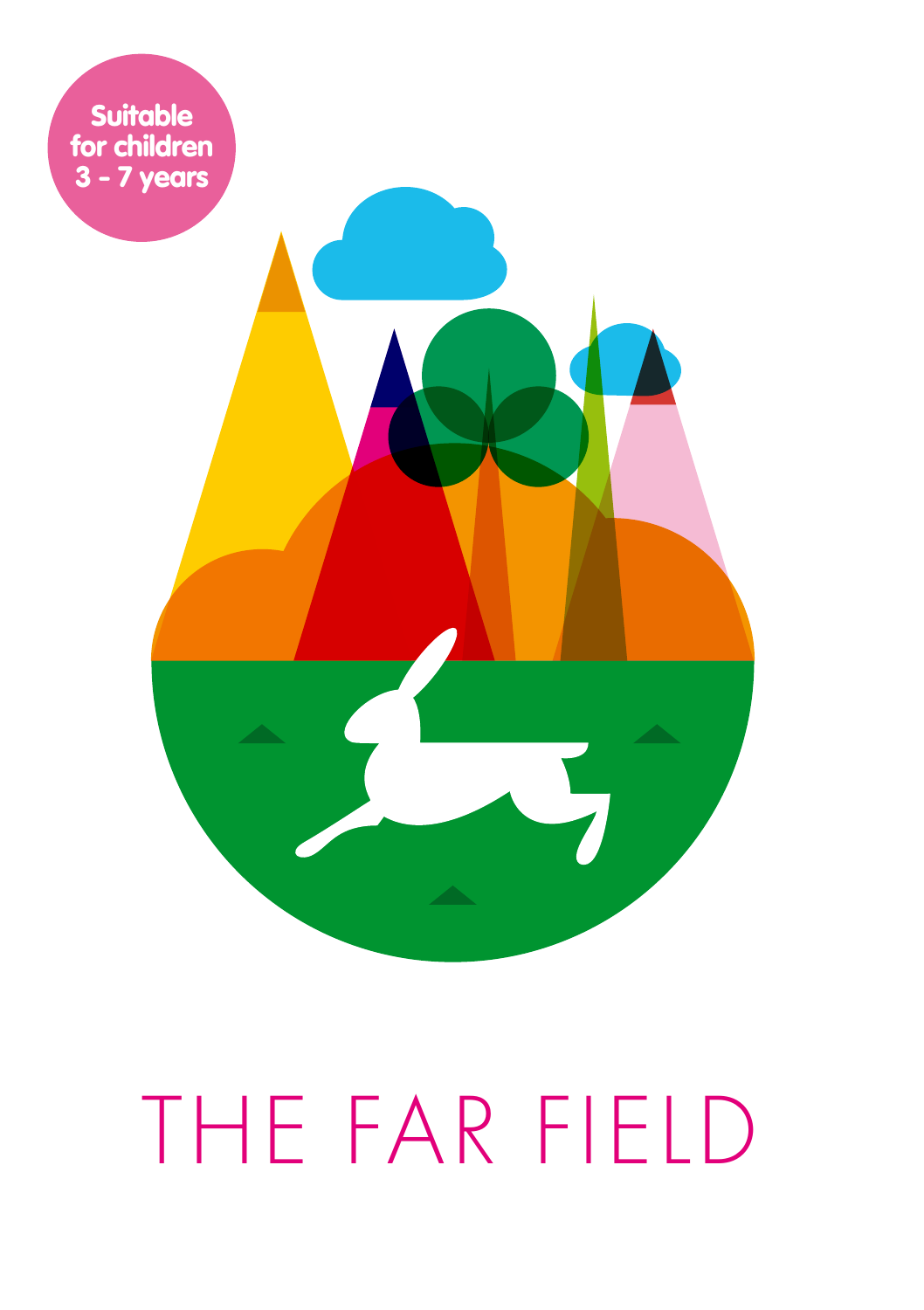THE FAR FIFID A Music and Storytelling Performance with artists Thomas Johnston, Shane Greene, Sean McElwain and Emma Fisher Age Group: Children from 3 – 7 years

Common Ground and Ceol Connected present The Far Field, an otherworldly realm of fairies and folklore brought to life in this music, puppetry, and storytelling performance for young children.

One summer day, Lonán the farmer discovers a magical whistle hidden in a hare's nest. Suspecting that it belongs to the fairy folk who live at the edge of his farm, Lonán decides that the whistle should be returned to its rightful owners. What follows on this journey are strange and wonderful encounters with Cara the cow, shiny singing stones, and a hooley under the hawthorn tree.

The Far Field is performed by Thomas Johnston (whistles/song), Seán McElwain (guitar/fiddle/whistle), Shane Greene (piano), and Emma Fisher (puppeteer).

In 2015, The Far Field was commissioned by Scoil Cheoil an Botha in Co. Monaghan with support from the Arts Council's Traditional Arts Commissions award.

**Please note:** Every child must be accompanied by an adult.

The Far Field will take place in:

### **Raheny Library**

Saturday 16th July 11.00am and 12.30pm

For further details and a registration form please contact:

### **Raheny Library**

Tel: 01 831 5521 or email: rahenylibrary@dublincity.ie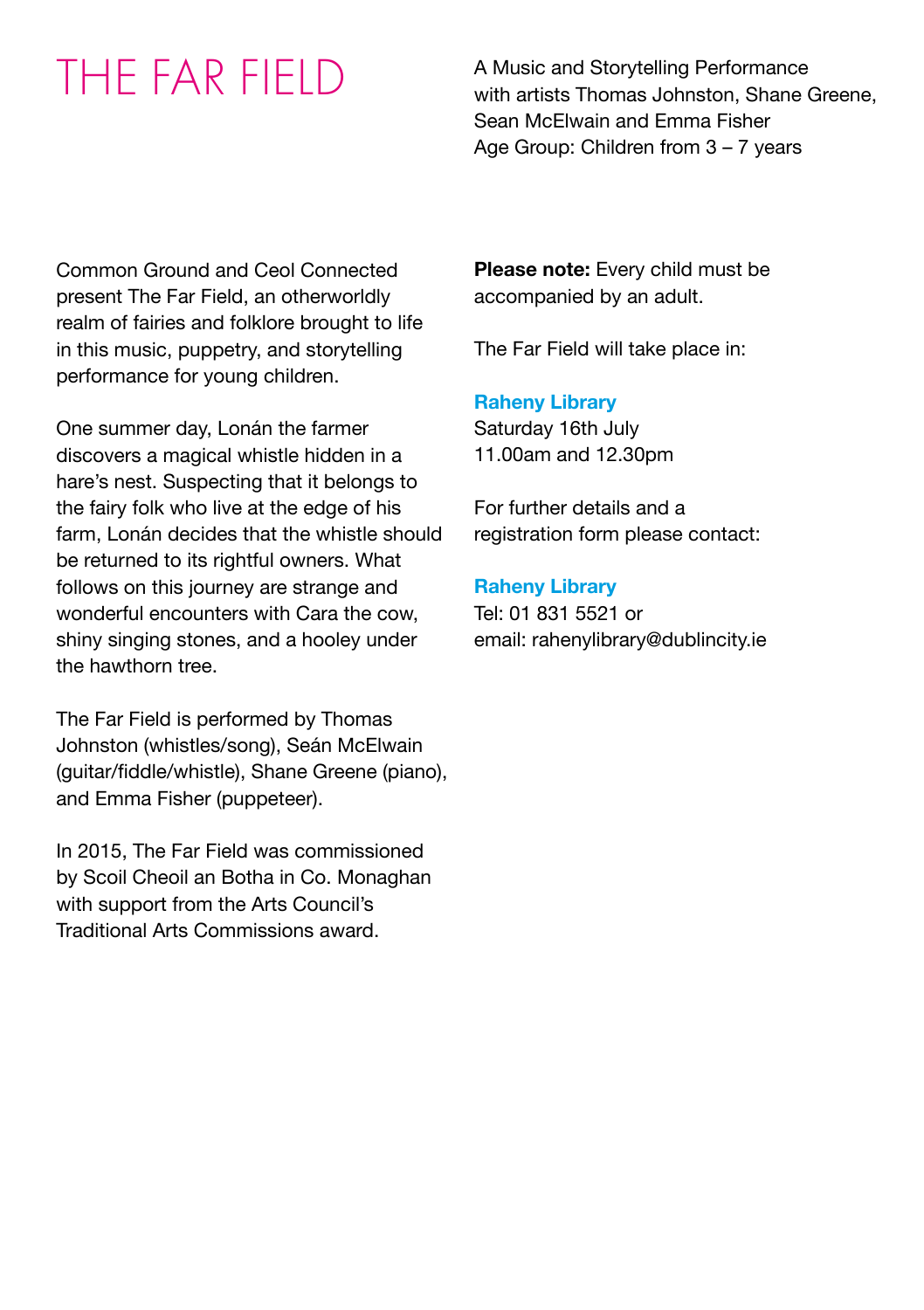

# SUNLIGHT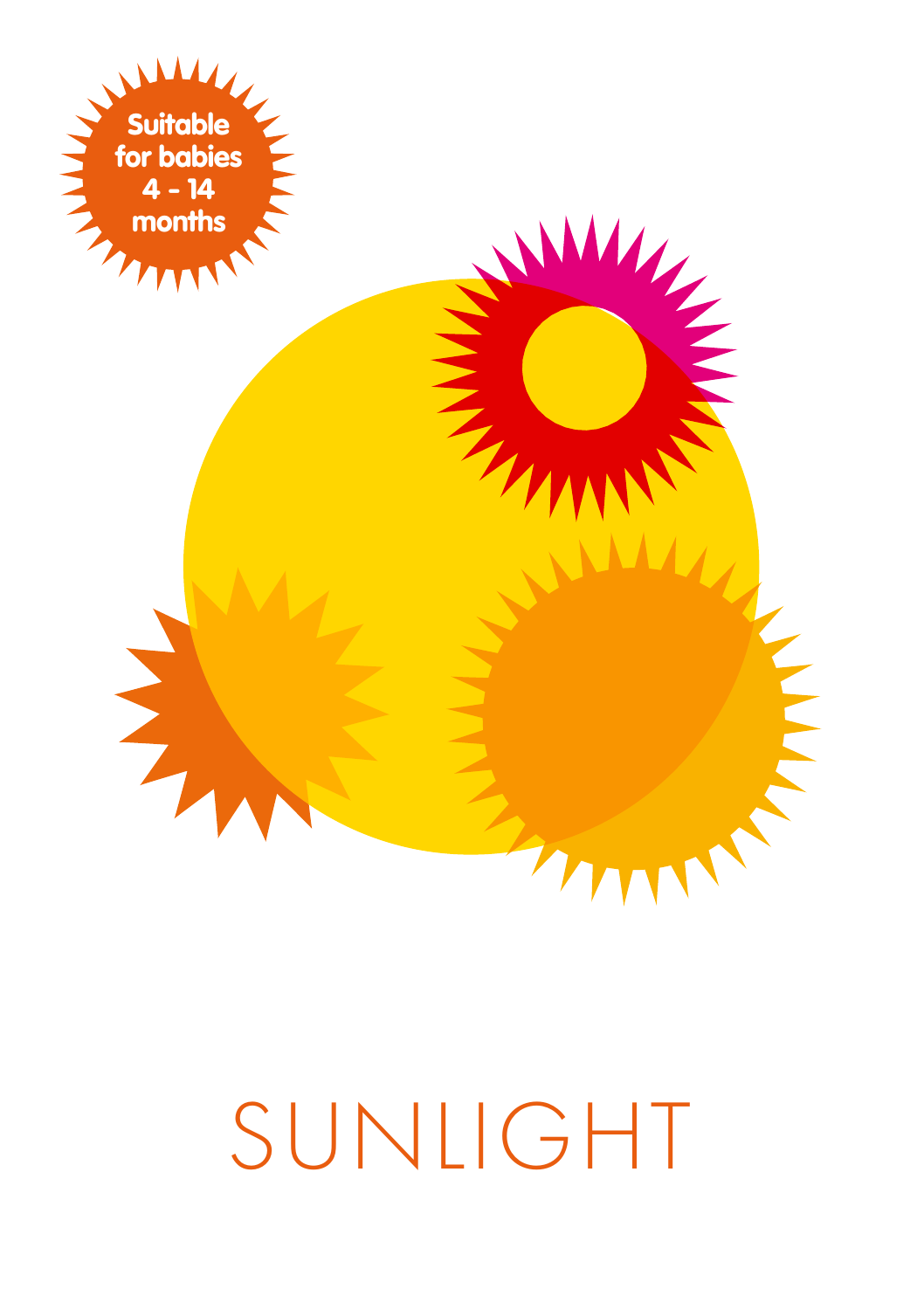## SUNIIGHT Early Years Workshops

with artist Helen Barry Age Group: 4 months to 14 months Duration: 45mins

For the very very young, these workshops will focus on exploring colour, shape and texture with your baby. Using age appropriate materials and fabrics to play, touch and feel; you can enjoy the process of creating together with your child!

**Please Note: Parents are requested** to engage with their child during the workshops.

Sunlight will take place in the following venues:

### **Ballyfermot Library**

Wed 13th July, 10.30am – 11.15am

### **Pearse Street Library**

Tues 26th July, 10.30pm – 11.15pm

### **Pembroke Library**

Wed 27th July, 10.30am – 11.15pm For further details and a registration form please contact:

### **Ballyfermot Library**

Ballyfermot Road, Dublin 10. Tel: 01 842 4890 or email: ballyfermotlibrary@dublincity.ie

### **Pearse Street Library**

138-144 Pearse Street, Dublin 2. Tel: 01 674 4888 or email: pearsestreetlibrary@dublincity.ie

### **Pembroke Library**

Anglesea Road, Dublin 4. T: 01 668 9575 or email: pembrokelibrary@dublincity.ie

Helen Barry's early years workshops have been developed with the support of Dun Laoghaire Rathdown County Council Arts Office.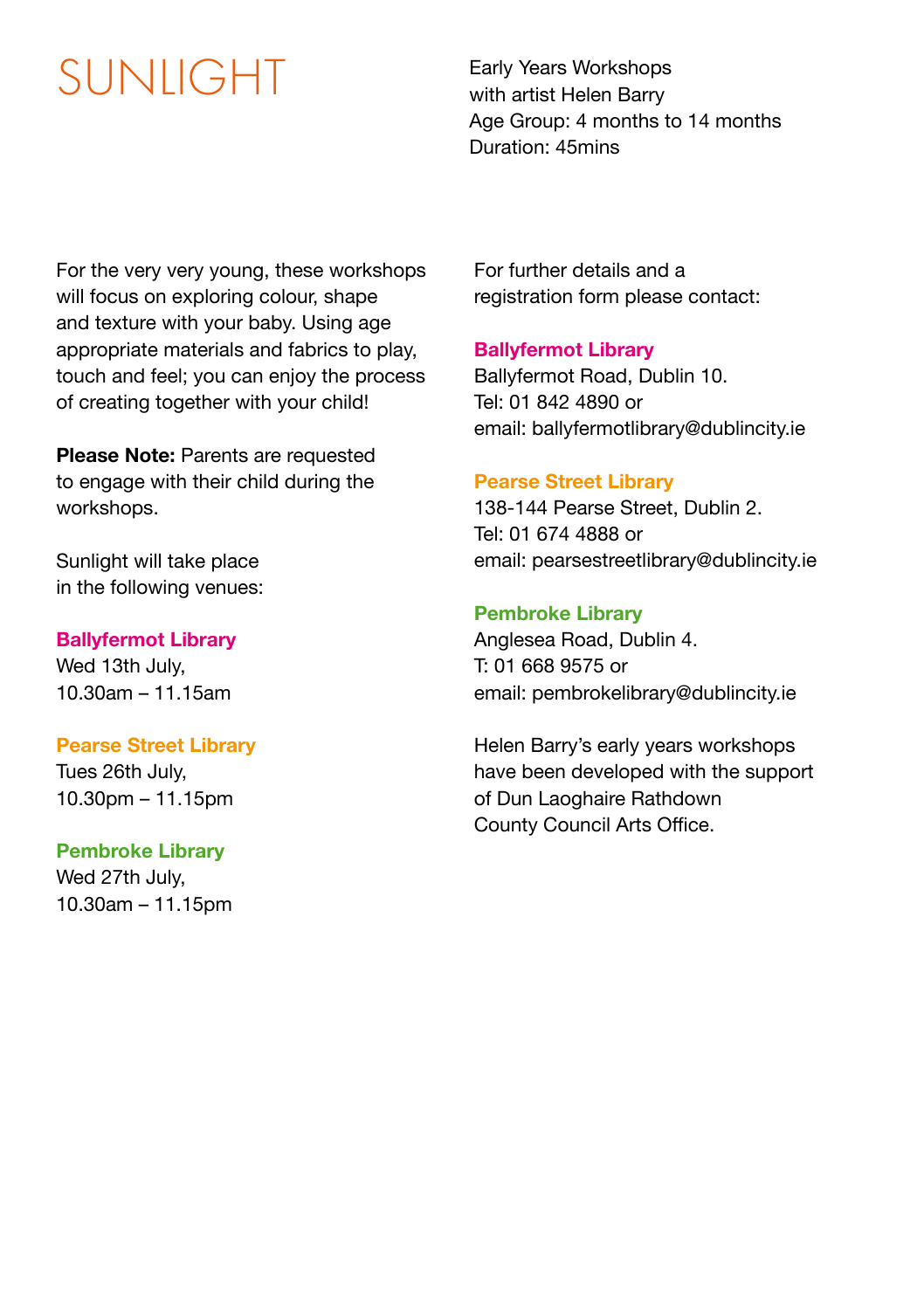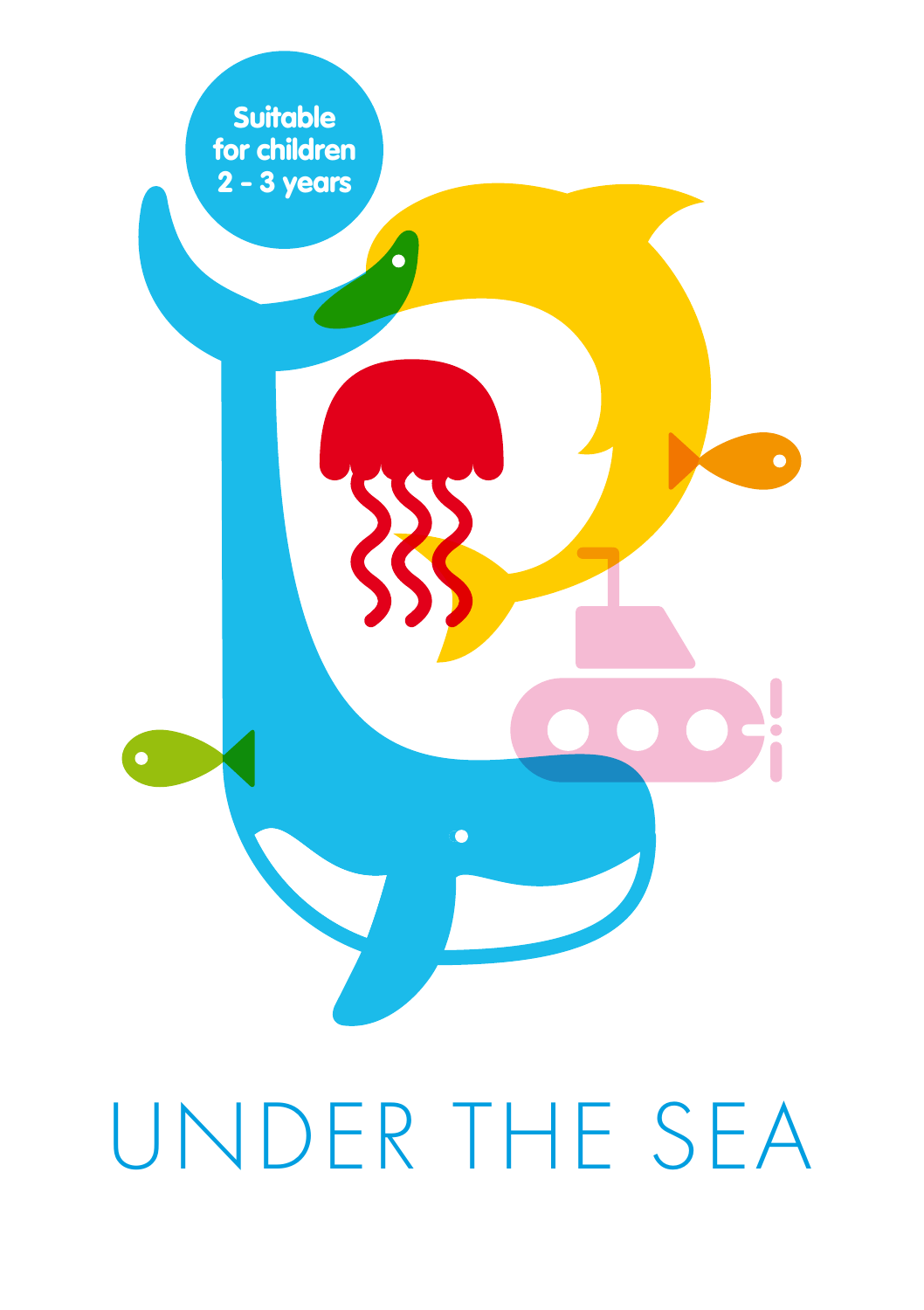### UNDER THE SEA

Early Years Workshops with artist Helen Barry Age Group:  $2 - 3$  years Duration: 60mins

This multi-sensory workshop will use sound, movement and visual art to explore the world under the sea without getting wet! Parents will enjoy this workshop as it will give them plenty of ideas to try out at home with their children.

**Please Note:** Parents are requested to engage with their child during the workshops.

Under the Sea will take place in the following venues:

### **Ballyfermot Library**

Wed 13th July, 12.00pm – 1.00pm.

### **Pearse Street Library**

Tues 26th July, 12.00pm – 1.00pm.

### **Pembroke Library**

Wed 27th July, 12.00pm – 1.00pm. For further details and a registration form please contact:

### **Pembroke Library**

Anglesea Road, Dublin 4. Tel: 01 668 9575 or email: pembrokelibrary@dublincity.ie

### **Ballyfermot Library**

Ballyfermot Road, Dublin 10. Tel: 01 842 4890 or email: ballyfermotlibrary@dublincity.ie

### **Pearse Street Library**

138-144 Pearse Street, Dublin 2. Tel: 01 674 4888 or email: pearsestreetlibrary@dublincity.ie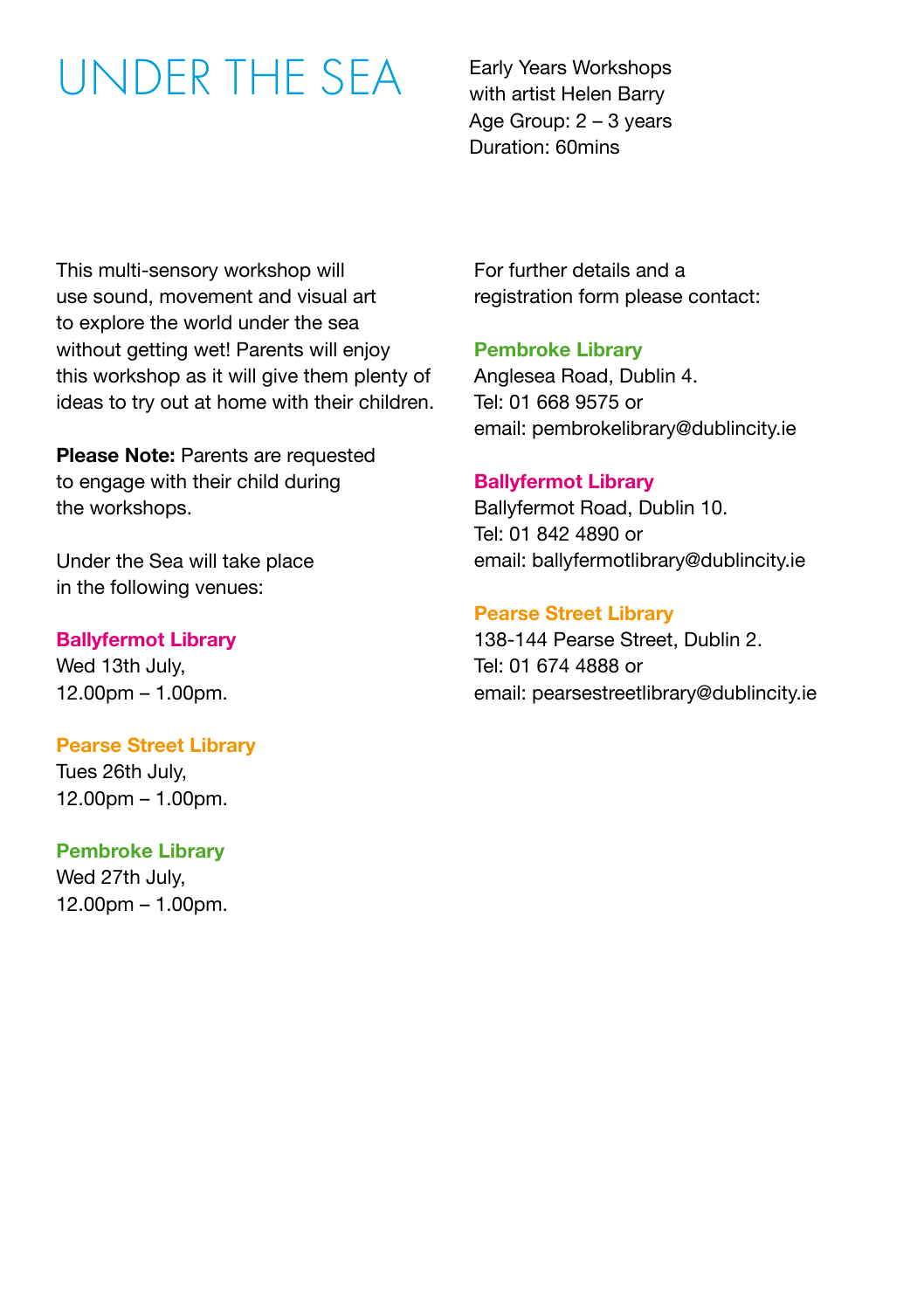

# SEILMIDE or SNAIL: an animal that carries his home on his back.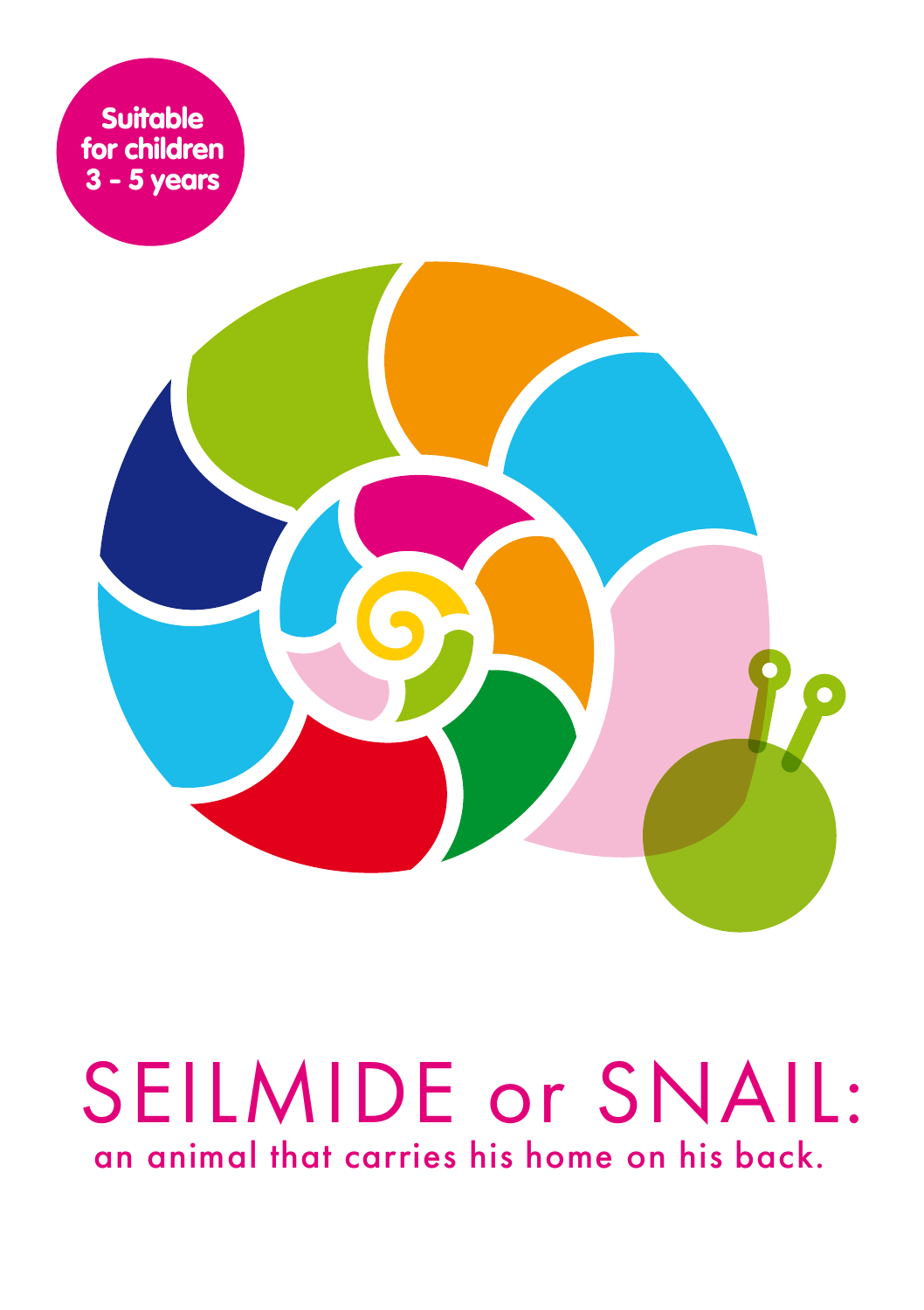### SEILMIDE OR SNAIL: an animal that carries his home on his back.

This workshop uses movement, drama, visual art and a transparent umbrella to explore the idea of home through the life of a snail.

**Please Note: Parents are requested** to engage with their child during the workshops.

Seilmide will take place in the following venues:

### **Coolock Library**

Wed 20th July. There will be two workshops at 10.15am and 12.00pm.

### **Dolphin's Barn Library**

Thurs 21st July. There will be two workshops at 10.15am and 12.00pm.

Early Years Workshops with artist Helen Barry Age Group: 3 – 5 years Duration: 60mins

For further details and a registration form, please contact:

### **Coolock Library**

Barryscourt Road, Dublin 17. Tel: 01 847 7781 or email: coolocklibrary@dublincity.ie

### **Dolphin's Barn Library**

Tel: 01 454 0681 or email: dolphinsbarnlibrary@dublincity.ie

Helen Barry's early years workshops have been developed with the support of Dún Laoghaire Rathdown County Council Arts Office.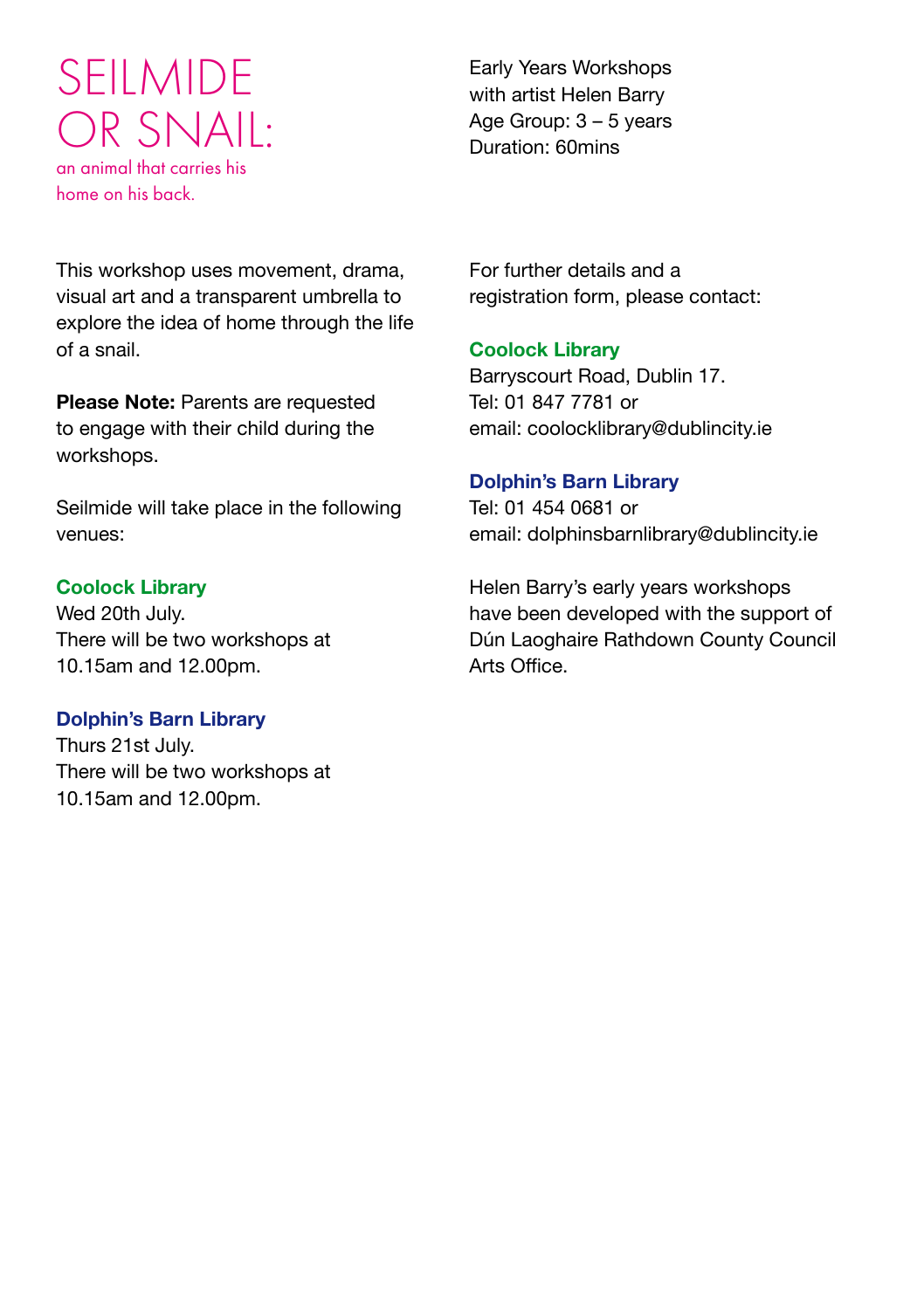

# CHANGELINGS & TRANSFORMERS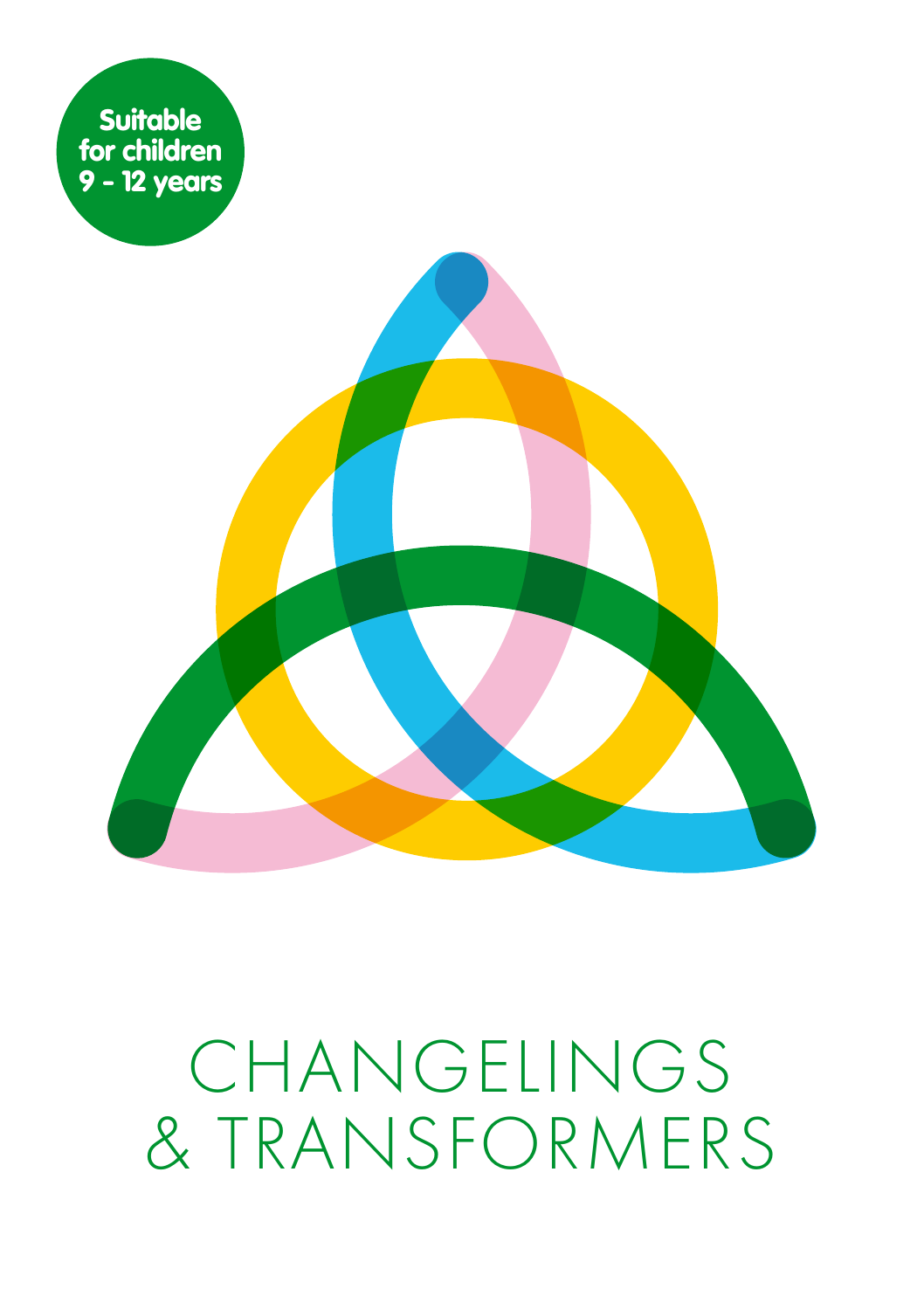### **CHANGELINGS** AND TRANSFORMERS

Write, Print, Paint and Illustrate your own Revolutionary Pamphlets!

The Broadsides were a series of pamphlets, printed on folded paper, incorporating a single image and a piece of text, often a fairy-tale or poem, published by the Cuala Press (run by two sisters, Lily and Lolly Yeats) from 1909-1915. They were a key magazine of the Celtic Revival, and a beautiful example of the cultural life of Ireland in the lead-up to 1916.

Over five days, children will get to see the Broadsides and learn – in a fun, handson way – about Irish print culture in 1916. Taking inspiration from the Celtic fairy-tales, but in a modern-day context, participants will imagine transforming creatures and imaginary beasts (Changelings and Transformers) in contemporary Dublin.

A five day programme with artists Nathan O'Donnell and Geraldine O'Reilly Age Group: 9 – 12 years

Changelings and Transformers will take place in:

### **Rathmines Library**

Monday 8th – Friday 12th August, 11.00am – 12.30 pm.

Working with writer Nathan O'Donnell and artist Geraldine O'Reilly, children will each complete their own folding page, with text and image, which will be displayed in the library before being taken home.

For further details and a registration form please contact:

### **Rathmines Library**

157 Lower Rathmines Road, D6. Tel: 01 497 3539 or email: rathmineslibrary@dublincity.ie

**Please Note:** Children who register for Changelings and Transformers must be available to attend all five days of the programme.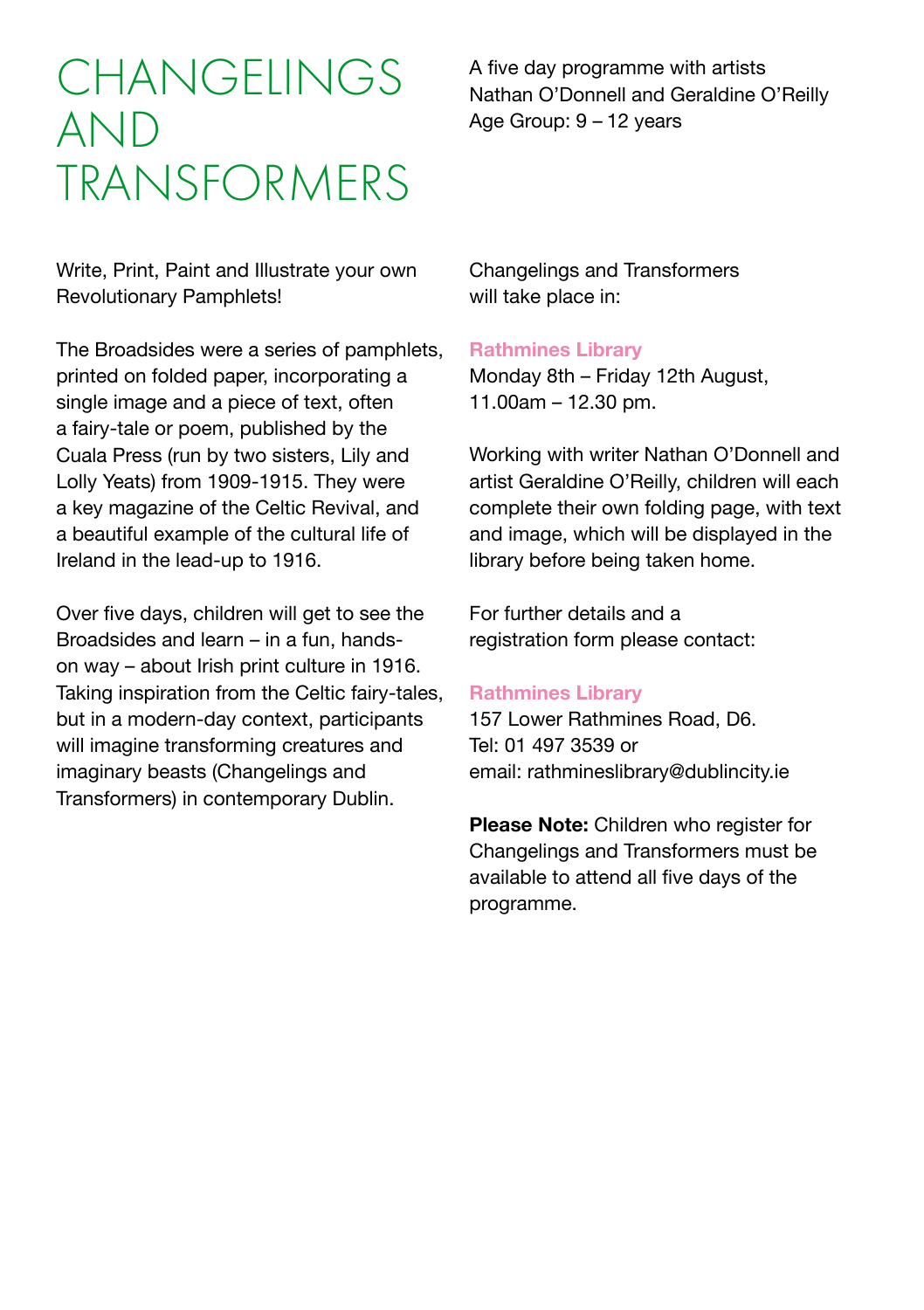**Suitable** for children 6 - 8 years & parents

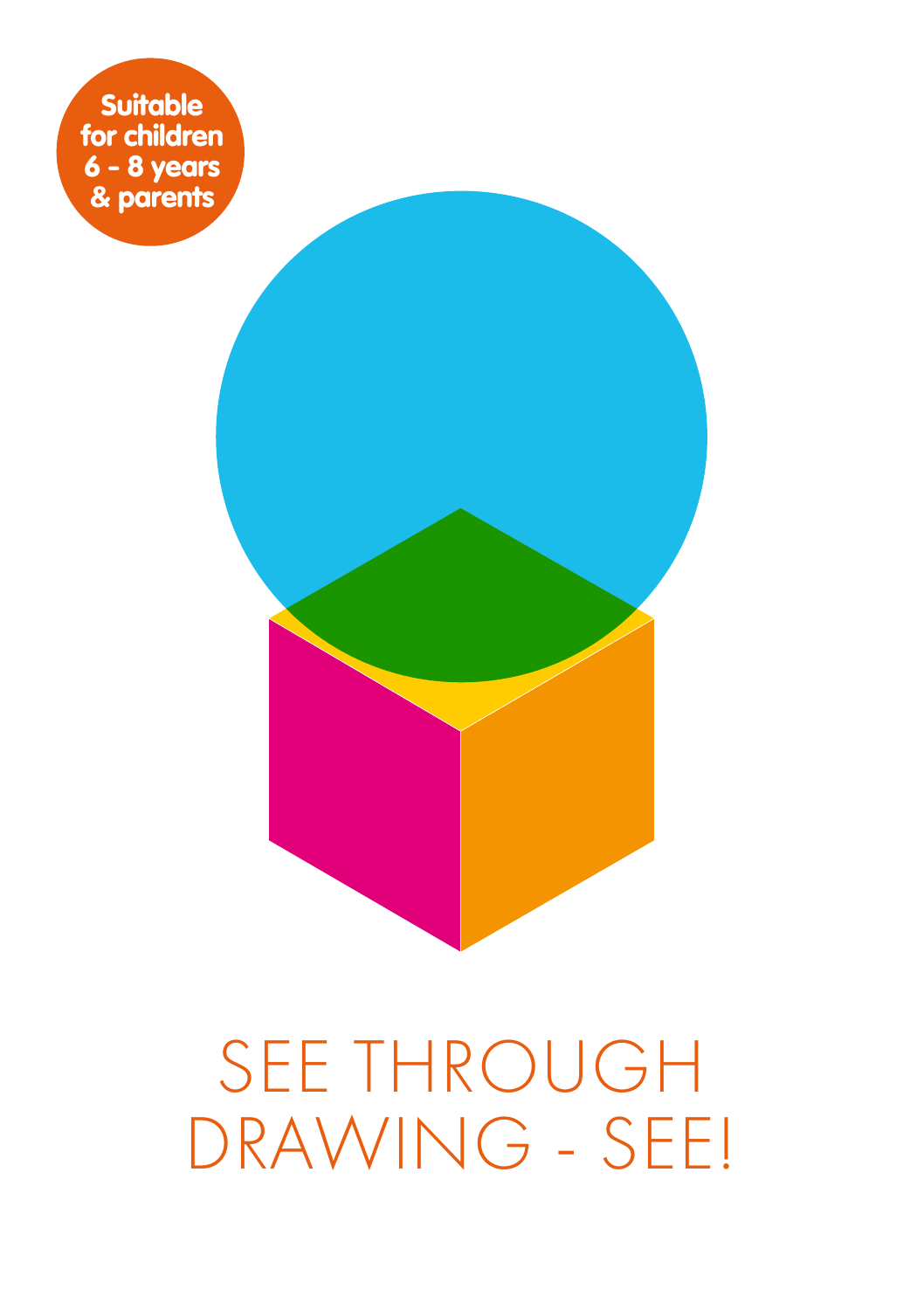### SEE THROUGH DRAWING - SEE!

An intergenerational workshop programme with artist Julie Merriman for 6 – 8 years and their parents!

**Please note:** Parents/Carers and children who register for this programme must be able to attend both workshops.

An object is transparent if we can clearly see through it. It lets most light pass through and doesn't make much of a shadow. We call an object translucent if it lets some light through. We can't see through a translucent object and it makes a pale shadow.

This August we're asking parents and children to put their imaginations to work and become inspired together! Using transparent plastic film, children and parents will explore all sorts of ways to produce both the stories and pictures that appeal to them. Using simple techniques, participants will be encouraged to create different variations of their ideas and see what kind of images can emerge and what new stories their drawings will begin to tell!

See Through Drawing - See! will take place in the following libraries on the following dates:

### **Ballymun Library**

Wed 27th & Thurs 28th July 11.00am -12.30pm.

### **Charleville Mall Library**

Wed 3rd & Thurs 4th August 11.00am – 12.30pm.

### **Drumcondra Library**

Wed 3rd & Thurs 4th August 2.00pm – 3.30pm.

### **Inchicore Library**

Wed 27th & Thurs 28th July 2.30pm – 4.00pm

For further details and a registration form please contact:

### **Ballymun Library**

Main St., Ballymun Dublin 11. Tel: 01 842 1890 or email: ballymunlibrary@dublincity.ie

### **Charleville Mall Library**

North Strand, Dublin 1. Tel: 01 874 9619 or email: charlevillemalllibrary@dublincity.ie

### **Drumcondra Library**

Millmount Ave, Dublin 9. Tel: 01 837 7206 or email: drumcondralibrary@dublincity.ie

### **Inchicore Library**

34 Emmett Road, Dublin 8. Tel: 01 453 3793 or email: inchicorelibrary@dublincity.ie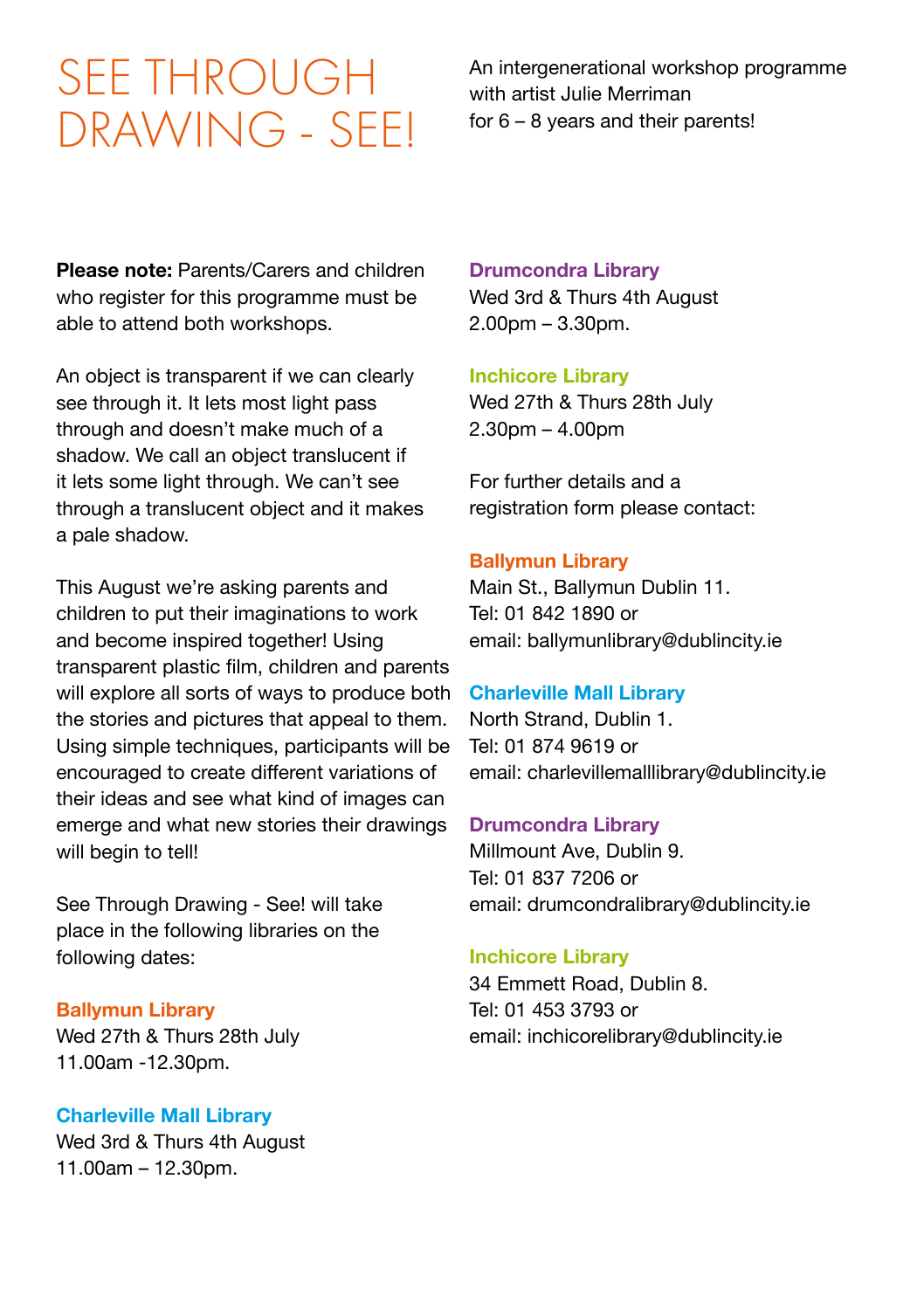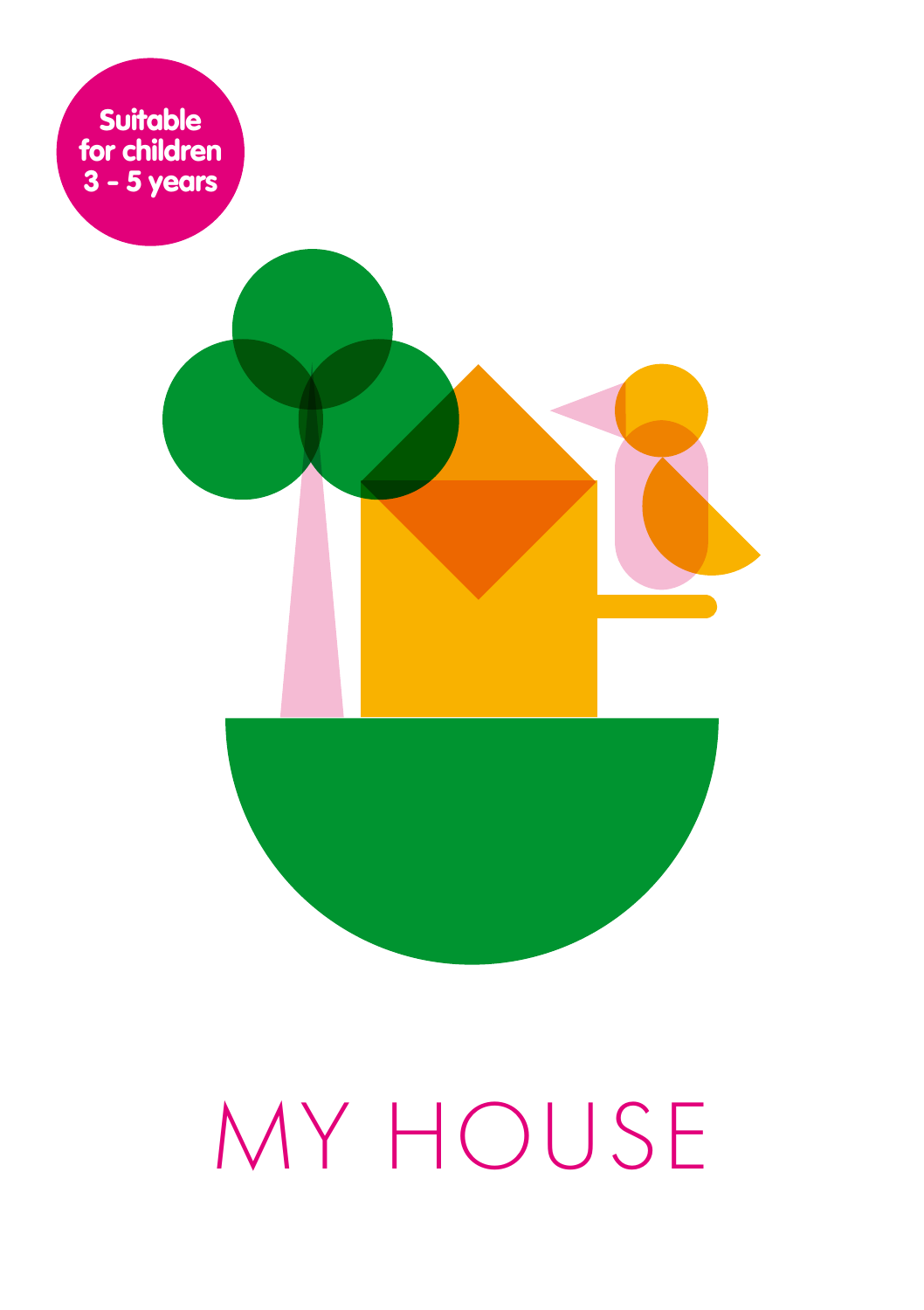## MY HOUSE

A creative journey of story and visual arts for very young children, investigating the idea of place, with Artist Jane Groves. Age Group: 3 – 5 years

During this programme, very young children and their families will be led through a space which looks at and explores the environment where both we and other creatures live.

Using simple props such as a little cardboard house and work stations, children will be enabled to fluidly explore creative themes and ideas, such as webs, nests, houses and burrows and be encouraged to visually create their own version of *home*.

My House will take place in the following libraries on the following dates:

### **Ballyfermot Librar**y

Wed 3rd August. There will be two workshops at 10.30am and 12.00pm.

### **Cabra Library**

Thurs 11th August. There will be two workshops at 10.30am and 12.00pm

### **Central Library**

Tues 9th August. There will be two workshops at 10.30am and 12.00pm.

### **Coolock Library**

Wed 10th August. There will be two workshops at 10.30am and 12.00pm.

### **Finglas Library**

Thurs 4th August. There will be two workshops at 10.30pm and 12.00pm For further details and a registration form please contact:

### **Ballyfermot Library**

Ballyfermot Road, Dublin 10. Tel: 01 842 4890 or email: ballyfermotlibrary@dublincity.ie

### **Cabra Library**

Navan Road, Dublin 7. Tel: 01 869 1414 or email: cabralibrary@dublincity.ie

### **Central Library**

Children's Section, Ilac Centre, Henry St., Dublin 1. Tel: 01 873 4333 or email: centrallibrary@dublincity.ie

### **Coolock Library**

Barryscourt Road, Dublin 17. Tel: 01 847 7781 or email: coolocklibrary@dublincity.ie

### **Finglas Library**

Finglas Shopping Centre, Dublin 11, Tel: 01 834 4906 or email: finglaslibrary@dublincity.ie

**Please Note:** Parents are requested to engage with their child during the workshops.